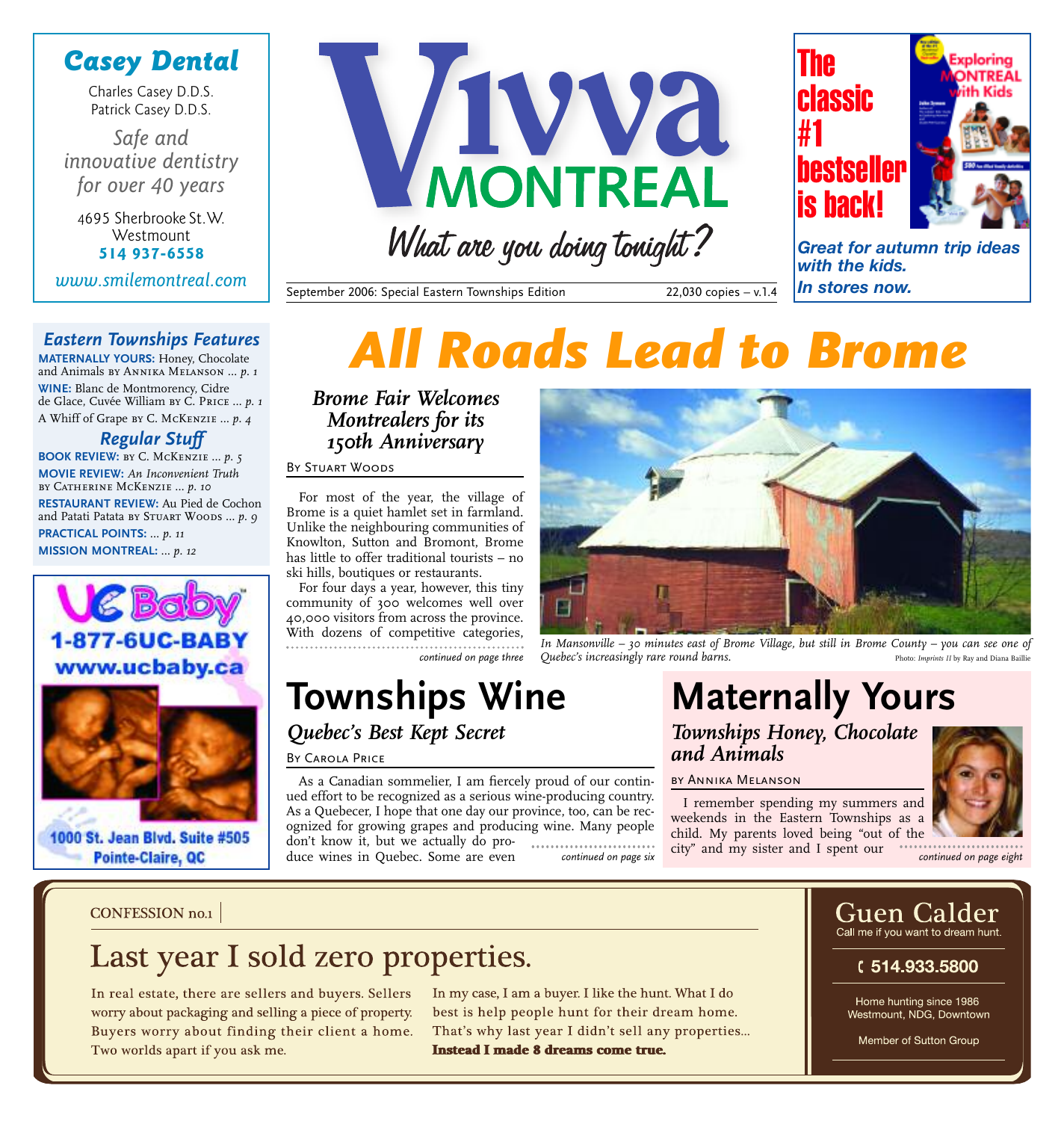### HAPPENINGS *Vivva Montreal's* guide to what's on around the island.

**Shakespeare redux.** Spearheaded by theatre impresario Tony Palermo, the fourth annual **New Classical Theatre Festival** features six shows at four downtown venues. Two plays take liberties with Shakespeare classics: *Gayanashagowa* is a re-telling of R*omeo & Julie*t set against a backdrop of internecine Mohawk rivalry and *Hamlet (solo*) re-works the eponymous play into a one-man show. The fest also features the Montreal premiere of Moises Kaufman's *Gross Indecency: The Three Trials of Oscar Wilde*, based on actual court transcripts from the trial that saw the great Irish wit incarcerated, as well as original works by Montreal playwrights. For more information go to www.newclassical theatrefestival.com. For tickets to shows at Monument-National, call 514.871.2224. For all other tickets call 514.540.0774 or reserve online at *tickets@gravybath.com.* **August 15 to September 9.**

5 **Good news for film buffs.** A balm to Montreal film fans suffering the closure of Cinéma du Parc this

summer, the **Montreal World Film Festival** is celebrating its 30th year.



Coming during the run-up to the starstudded Toronto International Film Festival, the Montreal event has always had a hard time attracting marquee names. This year's roster of films is no different, with 215 features from 76 countries and nary a familiar face. But for film lovers the event can be both liberating and exhilarating since virtually none of the films are adulterated by pre-festival buzz. Free films will be screened under the stars

at Place des Arts for the fourteen nights of the festival. Official program can be picked up at festival box offices. Individual tickets are \$10. For more information go to www.ffm-montreal.org. **August 24 to September 4.**

- **From Montreal with Love. Fundraiser** for charitable group helping victims of Hurricane Katrina. An evening of music with Colectivo, The Cockroaches and People's Gospel Choir, among others. Tickets are \$20. At The Saints, 30 St. Catherine Street West. **August 29.**
- 5 **Music sur l'herbe.** Montreal's **MEG Montreal** is teaming up with upstart **Osheaga Festival Musique et Arts** to offer the year's most eclectic music festival. The twin-staged, two-day event happening this Labour Day weekend at Jean Drapeau Park features world-class talent (Lady Sovereign, Amon Tobin, Sonic Youth) beside home-grown artists like Wolf Parade, Bell Orchestre and Kid Koala. Jean Drapeau Park. Tickets are \$60 each or \$95 for a two-day pass. Call 1.800.361.4595 or go to

www.osheaga.com. **September 2 & 3.**

**If you want to avoid the crowds at** Jean Drapeau Park, check out **MEG Montreal**'s listings for club events. A sure bet is Sunday night's show at the Metropolis featuring dance-punk pioneers ESG. MEG Montreal. At Metropolis, Sala Rosa and Zoobizarre. Go to www.megmontreal.com. September 1 to 4.

#### **Sports roundup**

**Montreal Impact** are at the top of their division with five games remaining in the regular soccer



season. Catch their final game against the Toronto Lynx on **September 8** at the Claude Robillard Stadium. The Impact also host the Virginia Beach Mariners on **August 27**. Tickets are \$10-\$20 and \$5 for youths under 18. Call 514.328.3668 or 514.790.1245 on game-day or go to *www.montreal impact.com.* Claude Robillard Stadium, 1000 Emile Journault Avenue.

- **The Alouettes** have yet to lose a home game and hope to continue their streak when they host the Calgary Stampeders and the BC Lions on **August 24** and **September 1**. Tickets start at \$21 and can be reserved by calling 514.790.1245 or at *admissions. com.* For more info go to *www. montrealalouettes.com.*
- **Fall registration.** Registration for fall and winter activities organized by the city of Westmount takes place on **August 21, 22 and 23** between 6 pm and 8 pm. Hockey and skating signup occurs August 21, with all other events scheduled on August 22 & 23. Go to http://westmount.org for a complete list of activities. Victoria Hall, 4626 Sherbrooke Street West.
- 5 Ayer's Cliff Fair, **August 24 to 27** Ayer's Cliff, www.expoayerscliff.com info@expoayerscliff.com 819.876.7317
- 5 Knowlton Duck Festival, September 23 to 24 and September 30 to October 1 2006, Knowlton, QC **www.cclacbrome.com** janie@cclacbrome.com 450.242.2870



- **Townshippers Day.** Free admission. At the Richmond Fairgrounds. For more information and directions go to *www.tday.ca.* **September 16.**
- **Have an event you know about** or want to publicize *for October*? Send your idea to vivvamontreal@ pricepatterson.com. If it fits in, we'll publish it.



Vivva Montreal *is a publication designed to help its readers find things to do in Montreal and the surrounding area.*

1 Distributed to 22,000 houses, apartments and businesses in Westmount and eastern NDG (H3Y, H3Z and H4A).

• Quality content that people will read and refer to.

1Authors who are experts in their fields and who are well known in the community.

*Please call for an advertising rate card.*

Sherbrooke-Valois Inc. 310 Victoria #110 Westmount, QC H3Z 2M9

*Editor:* David Price (514) 935-4537 *Advertising sales:* (514) 223-6138 Fax: (514) 935-9241 sales@pricepatterson.com

Copyright 2006. All rights reserved. No part of this publication can be reproduced without written permission from the publisher.



From anywhere... to anyone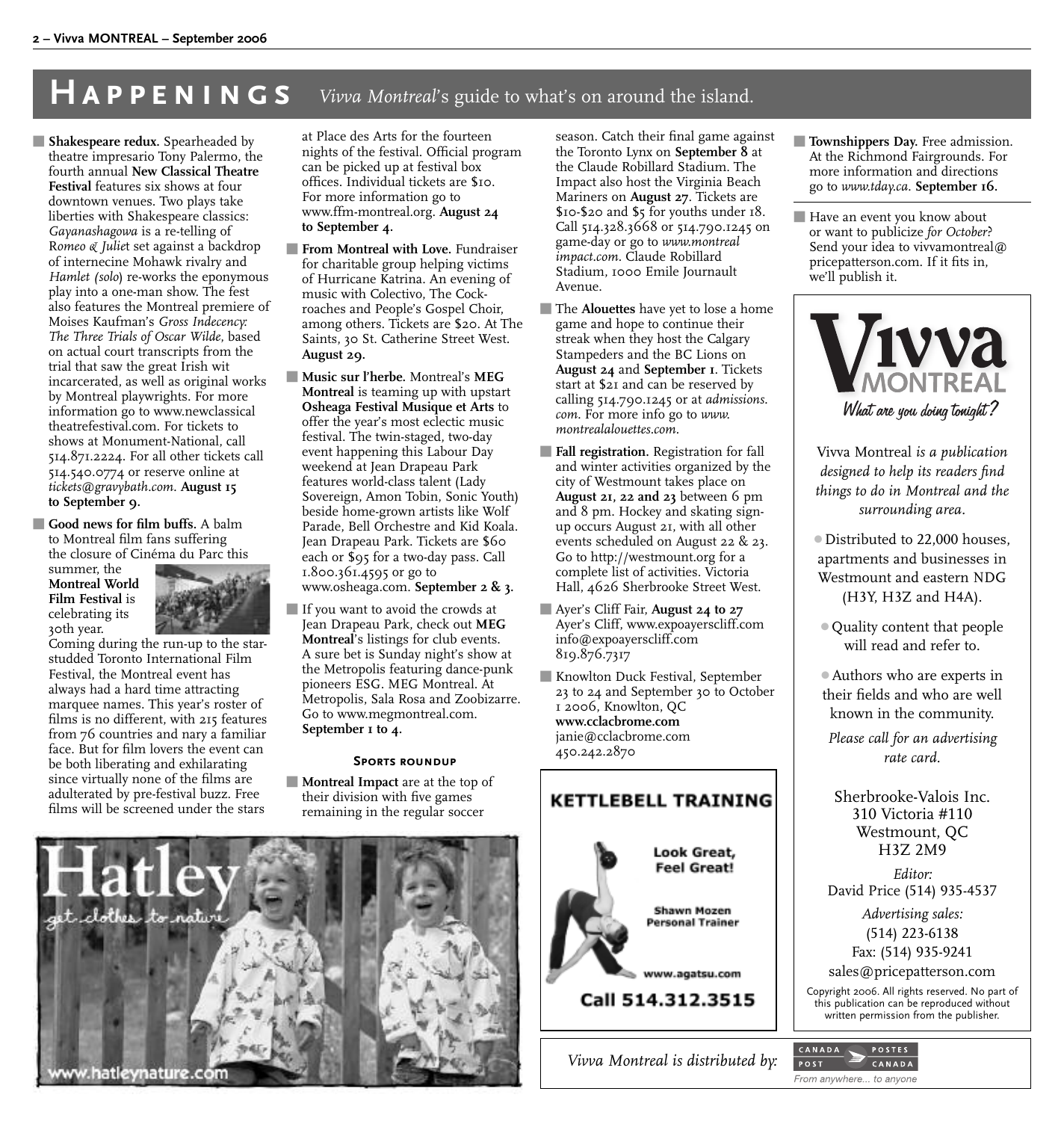*BROME FAIR... continued from page one* 

which include everything from handicrafts to horse-jumping, an \$80,000 pot of prize money, a teeming midway and live nighttime entertainment, Brome Fair is one of the largest events of its kind in Quebec.

The tactical nightmare of organizing the event rests on the shoulders of the Brome County Agricultural Society, a sixteen-member volunteer society. Its fourmember executive works around the clock to ensure the event goes off without a hitch.

"We work full-time 361 days a year and hope for good weather for four," says Ernie Banks, this year's president.

#### *Oldest Fair in Canada*

He's being facetious, of course: it would take a lot more than foul weather to hamper the fair. This year marks the 150th anniversary of the event, making Brome Fair the oldest agricultural fair in the country.

Brome Fair was established as a way of bringing together farmers from the surrounding area who otherwise wouldn't meet during the rest of the year. Originally a cattle show held twice annually in Knowlton, the event has changed little since moving to its current location on  $18$ acres of farmland in the village of Brome in 1890.

The fair remains true to its roots as an agricultural event. Visiting Montrealers can expect to come face-to-face with the realities of farm life.

#### *Focus on the Farm*

"Agriculture gets first priority," says former Agricultural Society president Diana Frizzle. "People are further removed from the farm these days. Now milk comes in

#### **Brome Fair**

#### **September 1 to September 4**

For information, go to **www.bromefair. com** or call **450.242.2565.**

#### *How to get there:*

Take Autoroute 10 to Exit 90. Follow Route 243 south to Route 215. Brome Fairgrounds located in the village of Brome.

#### *When to go*

Sundays are busiest because of The Big Parade at 1 pm. Fairgrounds open to the public at 8 am.

#### *How much:*

Tickets are \$10 for adults and \$7 for children under 12 and seniors. A four day pass is \$25. Admissions include entry to the grounds, midway rides and entertainment. Parking is \$4.

plastic bags, and I bet most people don't even know how cheese is made."

This year the educational role of the fair will be particularly important as organizers try to link the fair's present to its past. Participants in the artisanal competition will be dressed in period costume and a heritage display will showcase pioneers' farm equipment.

To this day Brome Fair remains a vital forum for local farmers. The fair hosts the largest showcase of heavy-duty farm equipment in the region, and although most competitive categories are entered into in the spirit of fun, the livestock events are important in establishing local prestige. Last year a deal struck at the fair led to the sale of a cow for \$25,000.

#### *More than Agriculture*

Brome Fair has slowly evolved over the years to become, first and foremost, a social event, an occasion when far-flung family members and friends return to the Townships.

Diana Frizzle herself is a good example of the fair's evolving social significance. Diana met her husband Larry at Brome Fair 33 years ago and hasn't missed one since. Each year, she says, her husband buys her anniversary present from one of the farm equipment vendors.

Ask a Townshipper about Brome Fair and he'll trot out any number of wellworn yarns of country life. Gordon Ladd, a renowned local artist, is an excellent source of local lore. Now semi-retired, Ladd was a fixture at Brome Fair for 25 years, when, along with wife Phyllis, he managed a booth selling his paintings, which portray regional subjects.

Ladd remembers attending the fair as a young boy in the 1930s, a time, he says, when an ice-cream cone cost a nickel and was a once-in-a-year treat. One year, at a time before tractors were commonplace, a trailer sunk to its axles in mud. No manner of coercion, including a team of six Percheron horses, would cause it to budge. It wasn't until an elephant was recruited from the rural circus that was then part of the entertainment programme that the trailer was unstuck.

#### *Sowing Seeds and Winning Prizes*

One man who's as integral to the fair as horse manure and cotton candy is Winston Rhickard. Although neither a farmer nor a member of the Agricultural Society, "It's in his blood to be in the fair," according to Ernie Banks.

For seventeen of the last twenty-seven years, Rhickard (pronounced 'Rackard') has brought home the Charlie Horner Trophy for most firsts in the vegetable section of the fair's competitive categories. Before that, Mr. Rhickard's father, Kenneth, dominated the field, making Winston part of a veritable dynasty of greenthumbs.

When I visited Rhickard at his modest spread overlooking the Brome fairgrounds, I was impressed by his obvious commitment to his garden.

Rhickard begins preparations in the winter, comparing seed catalogues and placing orders for the spring. He sows his first crop, red and white onions, around April 1 and his last, green beans, in mid-July. The harvest occurs during the three days leading up to the event.

Rhickard divides his garden into two fenced-in patches. In the larger of the two, he grows as many as ten varieties of squash. In a separate enclosure sprouts an array of fruit and veggies, as many as a dozen different kinds, including leeks, beets, cantalope, watermelon and jalapeno peppers.

"My wife comes out to take the odd squash or zucchini," says Rhickard, "but she doesn't take too many."

A peculiarity of the competition is that veggies aren't always judged on quality or appearance, but on total mass as well. This spurs the cultivation of preposterous, oversized pumpkins, squash and

gourds – unfailing crowd-pleasers at the fair. Rhickard has personally raised a pumpkin to 300 pounds. I was shown a 17-pound Hungarian zucchini, a grotesque and unnatural protuberance still attached to the stalk, that Rhickard hopes will place first. Vegetables of this size aren't good for eating; they aren't good for anything but the show or the slop bucket.

All told, Rhickard might take home as much as \$300 in prize winnings – hardly enough to cover the material costs of his garden, not to mention the hours spent tilling. Each year, though, he finds himself planting again in the spring.

And what advice does he have for would-be gardeners? It's quite simple, really:

"Look after (your garden). Keep it watered and weeded."

Rhickard has a long-standing arrangement with the organizers of Brome Fair. Each year, he gives over a small portion of land to park cars and receives in turn a pile of horse manure from the barns for fertilizer. And as Ernie Banks points out, "That grows big pumpkins."

*Stuart Woods is the assistant editor of Vivva Montreal.*

### **5-Things that** *Vivva Montreal* **recommends you do in September**

**1** Check out **Garde Manger**, a new bar/resto in Old Montreal that opened on June 1. The vibe is hip, low-key and rock 'n' roll. Their house specialty cocktail is a giant Caesar (3 oz. of vodka) with all the trimmings and a giant crab leg sticking out. 408 St. François Xavier, 514.678.5044.

**2** Check out **Tim Dobby** (20th century world guitar: music from Russia, Japan and Brazil) as part of "Music in Cabot Square Park". **August 29, 12 noon to 1 pm.** Cabot Square Park (corner of St. Catherine St. West and Atwater Avenue), 514.935.7344.

- **3** Check out the McCord Museum's **"Growing up in Montreal"** before it ends on **January** 7, 2007. It is an exhibition that explores the daily lives of young urban-dwellers in the last century. 690 Sherbrooke Street West, www.mccord-museum.qc.ca, 514.398.7100.
- **4** Check out the Montreal Museum of Fine Arts' **"Il Modo Italiano: Italian Design and Avant-garde in the 20th Century"** before it ends on **August 27.** It explores how Italy became the prominent leader in international industrial design. 1379/80 Sherbrooke Street West, www.mmfa.qc.ca, 514.285.2000.

**5** Go for a bike ride on the **Lachine Canal**. That hot humid weather is coming to an end – but there are still many snow- and cold-free days to enjoy!

<sup>1</sup>/ Buy some warm clothes. Fall is coming! (Docked a <sup>1/2</sup> unit for lack /2of originality and the less-than-welcome reminder.)

> *Have* **5- Things** *to recommend for October? Send your idea to vivvamontreal@pricepatterson.com*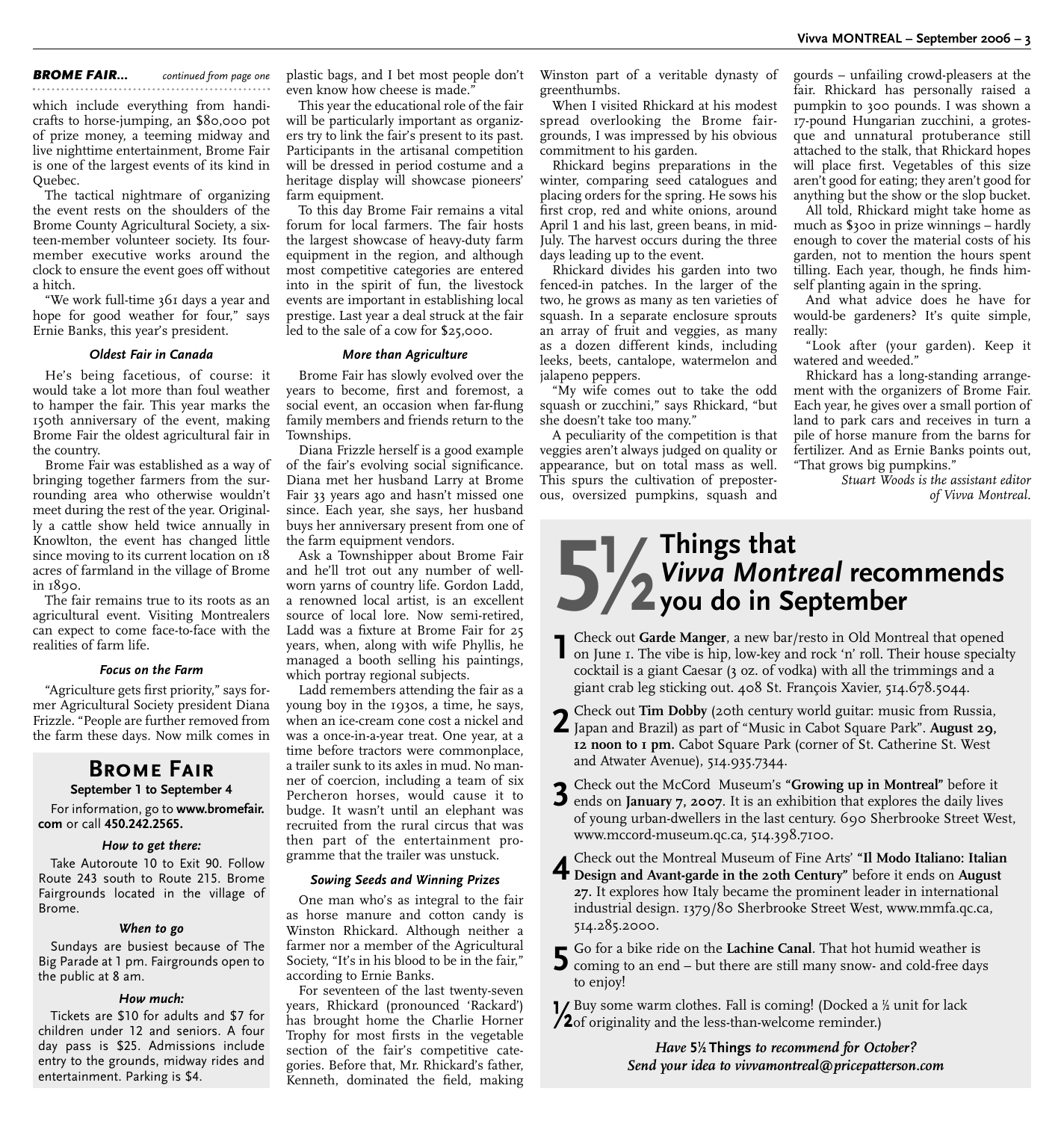# **A Whiff of Grape** *A Wine Tour Gone Right (and Wrong)*

#### BY CATHERINE MCKENZIE

It all started, as so many of these things do, as a suggestion after several glasses of good wine at a friend's house. Our friends Phil and Annie had just moved back to Montreal from New York. During the course of the evening, they told us about a wine tour they had been on while living in the Big Apple. It was all very posh: they had rented a limo to take them to several vineyards and eaten in a four star restaurant to cap off the night. The fun they were describing turned into a general call to repeat the same thing here.

#### *A Slip of the Tongue*

I mentioned that there was something called the *Route des vins* near our country place in the Townships. I had seen the signs for years and never given them much thought until now. This suggestion was met with general enthusiasm. Everyone whipped out their Blackberrys and Palm Pilots (no, yuppies are not dead, they are just in hiding) and we settled on a date in October. We would drink wine, see the leaves and stay at our place afterwards. And of course, we would do all of this in a limo. Awesome!

The next morning when I woke up (okay, it was afternoon), I had that taste on the brain. You know the taste. That feeling that you agreed to do something under the influence, but you can't remember exactly what. The answer came to me when I was checking something else on my organizer. Wine tour, right, October. And I was pretty sure that I had agreed to organize it, not to mention host. Oh boy.

#### *The Tour Company*

Since my husband, David, wasn't there that night, my first order of business was to advise him of what I had agreed to.

When he seemed amenable, I sent around a general email to make sure that everyone was still on board. After receiving eight to ten positive answers, a critical mass necessary for maximum fun, I began my investigation. Okay, all I really did was type "townships wine tour" into Google and an early hit was for Wood & Westland, a touring company located in Knowlton.

After a few phone calls with one of the owners, a few things became clear: (1) there wasn't going to be a limo, and (2) there wasn't going to be a four star restaurant. But ... because of  $(I)$  and  $(2)$ , the whole thing was going to be reasonably priced. This would get us into three vineyards, a gourmet lunch, a minibus, a driver and a tour guide. Excellent.

The plan was this: David and I would head to the country on Friday night to get the house ready for the influx of guests. The others (our friends Annie, Phil, Tanya, Eric, Christie, Ryan, Michael and Candice) would arrive at our place by 10:30 am on Saturday where the minibus would pick us up. We were expected at the first vineyard at 11:30. Knowing my friends, I had built in a half-hour buffer.

#### *The Group Arrives (Sort of)*

Now all plans have a fatal flaw. The fatal flaw in our plan was expecting this many people to arrive at our place by 10:30 on a Saturday morning. Oh yeah, and expecting that we would have a nice day to see the fall foliage.

We woke up on Saturday to a steady rain, and cloud cover that seemed to hover about twenty feet off the ground. The first vehicle to arrive was the minibus with its driver. And the tour guide. And the tour guide was dressed like a cast member from *Little House on the Prairie*. When I had arranged for a guide, no one

> $\bullet$  $\bullet$  $\bullet$  $\bullet$  $\bullet$

 $\blacksquare$ 



mentioned anything about role playing. I was so shocked that all I could say when she climbed out of the minibus was "You're in costume!"

Everyone actually made it on time. Except Phil and Annie, and they were not answering their cell phones.

#### *The Bus Ride*

At 11:15 we gave up waiting for them. David, who doesn't like wine, agreed to wait behind for them until 12:00 and to meet us at the second vineyard. So we all climbed into the minibus and headed off for L'Orpailleur, located in Dunham (450.295.2763, www.orpailleur.ca). We were all yapping away loudly when our guide began speaking. We quieted down like school children and listened to her filling us in on the local history, and the reason there were so many vineyards in the area. I believe it has something to do with a microclimate, but if you want to know more, you'll have to take the tour.

Just like school kids, whenever the guide stopped speaking, we would all start talking to each other again, but the guide persevered throughout the day. Kudos to her for trying to earn her fee. Somewhere along the way, Eric asked her how red and white wine were made, just making conversation. While her historical facts might have been accurate (I never checked), her wine knowledge was a little lacking. She said that all wine (red and white) was made from red grapes. We all looked at each other in disbelief, but were too polite to correct her.

#### *The Vineyards*

We arrived at L'Orpailleur around 11:40, piled out into the rain and got a tour from our guide. This vineyard is the largest in the Townships, with a yearly production of approximately 100,000 bottles. Part of the tour included a video, which I remember as being hilariously awful (I'll let you discover why for yourself). And after the video came the whole reason for our visit: the wine tasting. Ah, there's nothing like a little wine before noon! Or a lot of wine. The tour included tastes of several varieties, white and red, all quite pleasant depending on your tastes.

After about an hour, we piled back into the minibus and made our way to the second vineyard, Domaine du Ridge (450.248.3987), located in Saint Armand, where we were to have our lunch before touring the facility. There was an excellent lunch, which we ate under an awning looking out over a bucolic river scene. David had given up on our missing friends and joined us, but we were pleased to learn that they had called the tour company for directions and would be joining us shortly. And join us shortly they did, to much cheering. We finished our lunch, and toured this much smaller vineyard. I personally thought that most of the product was undrinkable, much too sweet and thick, but several of our friends purchased bottles of port. The property was lovely.

Our last stop was Domaine des Côtes d'Ardoise (450.295.2020, www.cotesdardoise.com), located in Dunham, not far from L'Orpailleur. We were supposed to go on a tour of the fields at this vineyard, but it was so wet, and we had now been drinking for a few hours, that we opted for tasting more wine than was originally foreseen. We must have tasted ten different varieties. Their bestselling white and red were excellent; my favourites of the day. And reasonably priced too: I purchased two bottles. We tasted the wine out on a covered patio that would, I imagine, have a lovely view of the vineyard if there had been any view to see that day. This vineyard serves meals as well, and we all agreed that it would be a perfect place to eat.

#### *Post-Vino Post-Mortem*

With the sun setting behind the clouds, we all piled back into the minibus (followed by the unplanned caravan of David in one car, and Phil and Annie in another) back to our house. We clutched our purchases as we let the tour guide tell us a little more about the history of the Townships.

In the post-mortem that evening, we decided that when we did it again the next year (because of course we are going to do it again!) we would: (1) go to Domaine des Côtes d'Ardoise only, (2) if possible, have dinner there afterwards, and (3) make sure the guide wasn't in costume. Hopefully, we will have a nice sunny day so we can see some of the fall foliage. And we will make sure we give Phil and Annie a one-hour cushion!

The *Route des vins* is certainly worth taking in: the vineyards are well situated and pretty, even on a rainy day, and there is some truly good product to be had. If you are driving yourself, don't take in more than one vineyard because you will not be in any shape to drive yourself anywhere. Despite the miscommunication about the guide, Wood & Westland was professional and punctual and I would use their services again.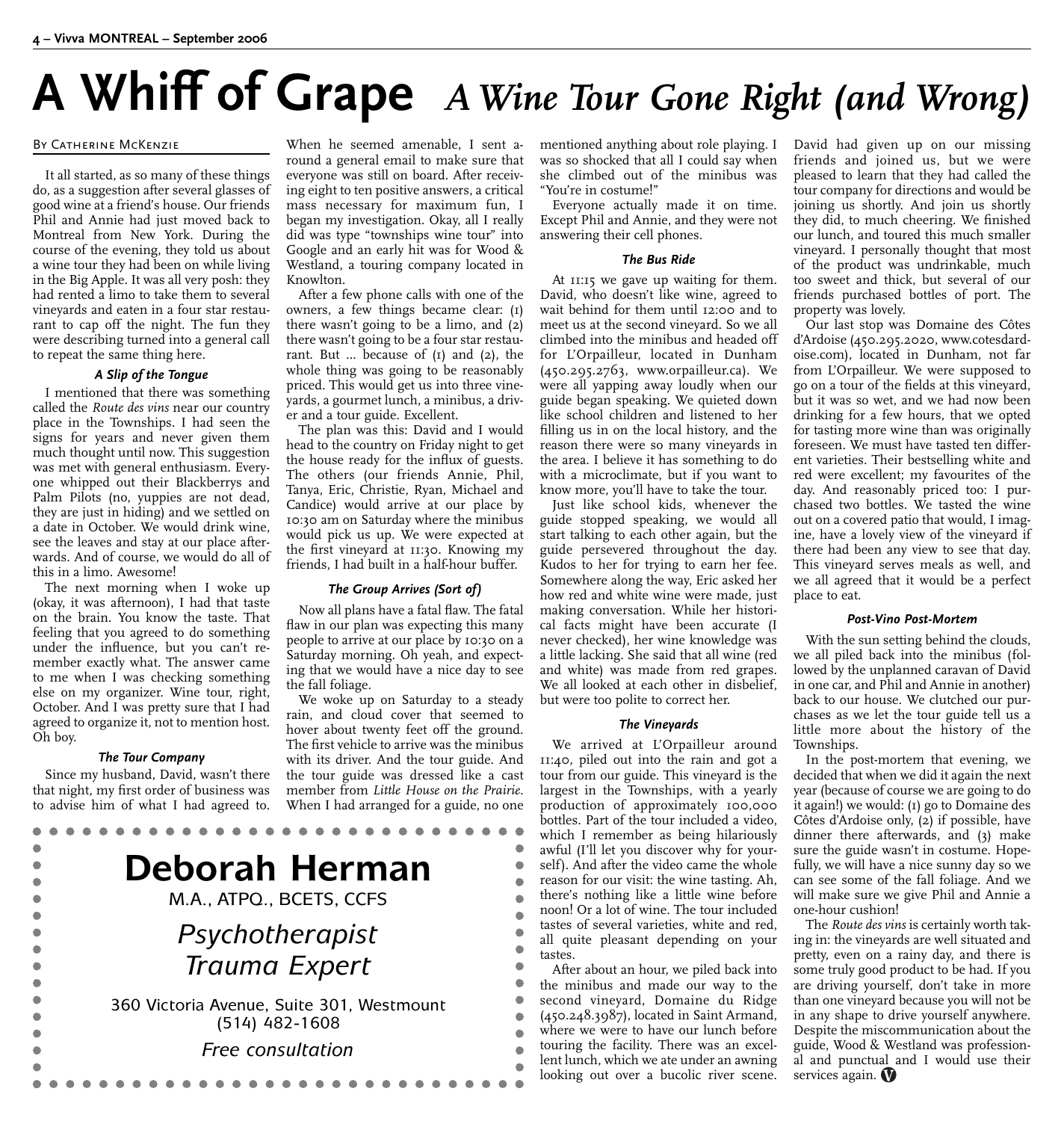### **Book Review**

## **Chick Lit and Sophomores**

#### by Catherine McKenzie

| Prep<br>by Curtis Sittenfeld                 | ★★★★★       |
|----------------------------------------------|-------------|
| The Man of My Dreams<br>by Curtis Sittenfeld | €★★★★       |
| Something Borrowed<br>by Emily Griffin       | *****       |
| Something Blue<br>by Emily Griffin           | <b>★★★★</b> |
|                                              |             |

This is not the first day of school, but what I did on my summer vacation was read, and these are the books that I read.

I started by reading *Prep*, Curtis Sittenfeld's (who, despite the name, is a woman) first novel that was a sleeper New York Times bestseller last year. *Prep* is about the main character's (Lee) four years at a tony boarding school in New England. Lee is an outsider. She is not blonde. She is not a Yankee. She is not from money. And while Lee might have been outgoing and scholarship-worthy in her hometown, at her new school, Ault (can't you just smell the money?), surrounded by teenagers named Gates and Aspeth and Cross, Lee blends into the well-oiled woodwork and becomes an observer.

#### *Teen Memories*

Lee's observations are spot on. Anyone who went to boarding school, or knows people who went to private school anywhere, will recognize the people in this book. This is probably in part because Sittenfeld herself attended a tony eastern boarding school and hailed from the Midwest. It is also probably partly due to the fact that she wrote the book while an artist-in-residence at another boarding school. (There are boarding schools with artists in residence? Who knew?) But the final element is Sittenfeld's keen memory for what it felt like to be a teenager. How teenagers interact, how they live, how they love and how they hurt. Sittenfeld remembers and tells us in a way that makes us remember too.

I found this book addictive; I read the whole 400-plus pages in a few days. The only real weakness with the book is that she occasionally tells the reader about the resolution of a tense moment while in the middle of the tense moment. Why build up the tension in the first place if not to let it resolve naturally?

#### *The Sophomore Curse*

It was because I enjoyed reading this book so much that I broke one of my rules and bought her next book, *The Man of My Dreams*, while it was still in hardcover. *The Man of My Dreams* follows a female character (Hannah) over a series of incidents, involving men of course, that take place over twelve years.

While I do think that Sittenfeld is a true new talent who will be entertaining us for years, this book suffers a little from the "sophomore curse". I personally blame the curse on having the money to become a full-time writer. I think that when that happens, you stop having as many experi-



ences because you stop interacting with people in the way you always have. So you have to mine your life experience up to that point. And you probably used most of that in your first book anyway, so you have less to draw on. Whatever the reason, this book is a looser book than *Prep*. Fewer pages, less structure, a less dense (and compelling) story. Still well written, still a good read, still recommended.

#### *Character Flaws*

On another note, it was reading *The Man of My Dreams* that made me see the biggest weakness in Sittenfeld's characterizations. Some critics I have read pin this on the fact that the main characters in both of her books are not that likeable. I personally think that the problem is that neither of the main characters ever really *does* anything. They are observers, they wait for things to happen to them. And while that is interesting to read through one book, and maybe even two, it is time for Sittenfeld to change her *modus operandi*. I want to see her write about a character who makes things happen, rather than lets them happen to her.

#### *The Sophomore Cure*

Emily Griffin has figured out how to avoid the sophomore curse by writing the same story from two different characters' perspectives in her twin books *Something Borrowed* and *Something Blue*. Although *Something Borrowed* was published first, I actually read *Something Blue* first, and this is probably why I think it is the better book.

These books tell the story of two best friends and the bad things that they do to one another. Rachel, the main character of *Something Borrowed*, sleeps with her best friend Darcy's fiancé, Dex. Can Rachel and Darcy maintain their friendship? Were they as good friends as Rachel always thought? Is their friendship even worth it? And because it is chick lit, the other theme in the book is: will Rachel

and Dex end up together?

I should have loved the main character in this book: she is my age, a lawyer, our lives have followed similar tracks (though not the fiancé stealing part!). However, I personally found her perspective on life ("Woe is me, my friend Darcy is the lucky one, I have always had to work for what I have…") to be grating. I wasn't sure if I wanted her to get the man. I wasn't sure if I thought she deserved Darcy as a friend.

#### *Second,* **Blue** *and Better*

*Something Blue* picks up where *Something Borrowed* left off, but this time from Darcy's perspective. Darcy the lucky girl, the beautiful girl, the shallow girl. Darcy is pretty and shallow and frivolous, but she knows she is and is unapologetic about it. She is also generous with her friends and truly cares about Rachel. She is not perfect. We learn early that she had her own bad behaviour to apologize for (I won't ruin the surprise). But she is trying to improve herself as a person, she is trying to be true to her friends.

The ending of both of these books is slightly cheesy, Hollywood-perfect, but they are well written and addictive in their own right. I recommend them both.

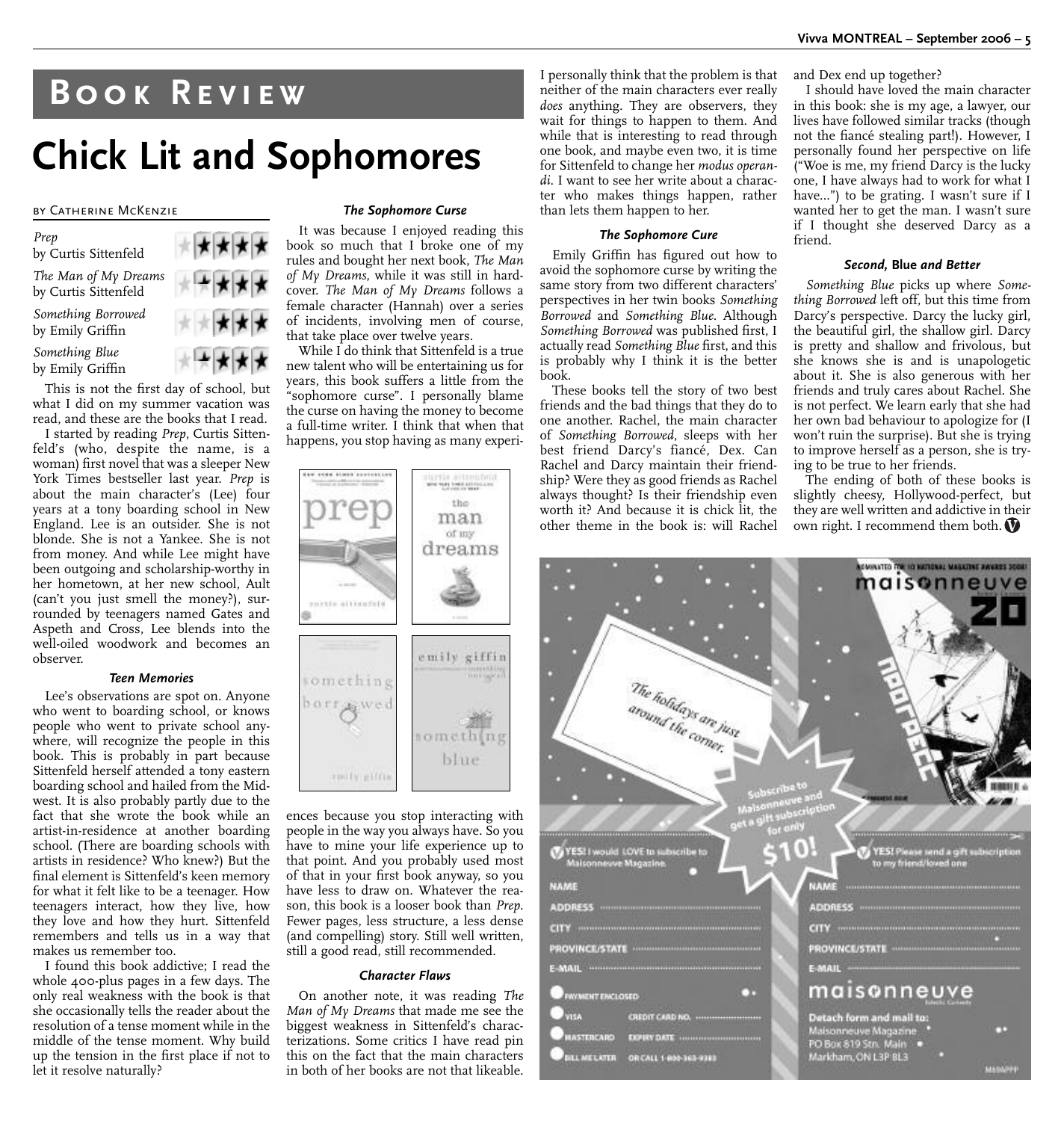*WINE... continued from page one*

winning awards and most are a must on any terrasse in the sweltering heat of summer.

#### *Vine and Vending Visionaries*

There are just over fifty wineries throughout the province of Quebec. The Eastern Townships has the most vineyards, or *domaines,* and even have a wine country trail, the *Route des vins des Cantons de L'Est*. Since the mid-1980s wonderful, dedicated people – I may even say visionaries – have been experiencing the frustration and joy of making wine in this region. The current offerings are a delicious example of what pride and perseverance can deliver.

*And the true visionary is, of course, the provincial liquor commission, committing time and money to a marketing program that will encourage residents of the province to buy wine from their own backyard.* Unfortunately, the previous sentence describes what is happening in Ontario. Alas, in reality, the SAQ is in the dark when it comes to regional products – or is it that they are so in tune with the consumer who loves French and Italian wines above all else? As I peruse the shelf (that's right, one shelf) of my local SAQ, I

am sadly reminded that the consumer, coddled by the purveyor, is also in the dark about the fantastic wines that are made in this province.

#### *Piece of Advice: Experiment*

I've said it before and I'll say it again, practice makes perfect. There is too much wine out there to be repeating what you may have enjoyed previously. So what if Harry likes a Côtes du Rhone with his meatloaf? It may be time to introduce a Maréchal Foch or De Chaunac made by artisan wineries from St. Pétronille to St. Eustache.

Hybrid grapes are grown in Quebec and seem to thrive despite gruesome winter conditions. A hybrid is a cross between a European and North American grape. In the early 1900s, a pesky louse changed the wine world forever by being a killer of certain vines. The Europeans, desperate to keep their habit alive, traveled to North America to graft their vine onto our stronger and louse-resistant root. The result is what we drink today.

Grafting has introduced us to new varieties that are proving to be a great success outside of Europe. Vidal is a hybrid used in several award-winning icewines. Seyval Blanc makes a light and refreshing summer sipper, Maréchal Foch tastes so



#### Director & Portfolio Manager jbridgman@3macs.com

**Robert A. McKenzie, C.A., CFA**

Director & Portfolio Manager bmckenzie@3macs.com

MacDougall, MacDougall & MacTier Inc. (514) 394-3000

Member of Bourse de Montréal & Toronto Stock Exchange, Investment Dealers Association of Canada & CIPF.



vegetal and rich that it cries out for burgers on the BBQ, and New York Muscat is a delightful match with gooey, stinky *lait cru* cheeses.

#### *More Advice: Take a Tour*

Here is the number one selling point: all of those beautifully shot movies with people enjoying life amongst the vines and advertisements depicting an idyllic tour of wine country can actually be done within an hour of downtown Montreal. Amazingly, the Eastern Townships are not only for skiing and antiquing. Boasting a rather large area under vine, it is the perfect place to begin a tour dedicated to your palate.

(For one consumer's journal, check out "A Whiff of Grape" on p. 4)

Start the morning off on the right note with a tour of Domaine du Ridge in St. Armand. This winery has few labels, which makes it a perfect place to whet the appetite. Next stop is L'Orpailleur, and what a great place to learn about Quebec viticulture. In business since 1985, this winery knows how to cater to the beginner and the connaisseur. The views are magnificent, the restaurant delicious and the museum a delight, not to mention the wines. Must-haves are the Cuvée Spéciale, l'Orpailleur Blanc and the Brut de Brut. Down the road is Domaine des Côtes d'Ardoises. They have been farming in Dunham since 1980 and make an incredible Alsatian-style Riesling. Try the port-style wine for a real treat. Then get back in the car and drive on for a visit to Vignoble la Bauge in Brigham. You must sample their cheeses and *terrine de sanglier* with the wines. A tour of the animal lairs and it's on to the last stop.

By now, your tastebuds have had a workout and you may not be able to tell the differences in the wines you taste. Retreat to the terrasse of Vignoble le Cep d'Argent in Magog for a nice lunch and a discussion of the matches these types of wine have with food. I should stress that a wine tour is the best time to practise your swirling and spitting technique. Wine in this setting, especially when cars are involved, can lead to over-indulgence. Spit in the buckets provided, buy the wines and be free to enjoy them another time, without having the burden of driving home.

#### *The Best Time of Year is Now*

August and September are perfect months to enjoy wine country. The grapes are full on the vines, you can walk around on the tour and learn about Quebec viticulture in person and the end result is a guided wine tasting. All this on less than half a tank of gas appeals to me as well. Enjoy one of the most beautiful regions in our province at the height of summer. There will be others enjoying the sites with you, but remember there are plenty of antiques and wine for everyone. Onward, wine explorers, and cheers to you and your discoveries!

#### *Dégustation Québec*

#### **15/20 De Lavoie Poitevin, Onir SAQ#00741231 \$13.15**

This easy drinking white is probably a blend of Vidal and Seyval and is light with some peach and melon on the palate and some pink grapefruit in the nose. Light bodied, but surprisingly well balanced. Don't look for a blockbuster here, but a refreshing apéro to wind down the day.

#### **16.5/20 Domaine Royarnois, Blanc de Montmorency SAQ#00741215 \$12.25**



The grape is Vandal-Cliche and it tastes of freshly picked crab apples and white peaches with some almond and bark

aromas. It is also light and refreshing and matches well with Mamirolle cheese and fish with citrus and fresh herbs.



**18/20 Domaine Pinnacle, Cidre de Glace SAQ#00734269 \$24.45**

This apple wine is an amazing match to blue cheeses from St. Benoit<br>or runny Fourme or runny d'Ambert. Don't forget the nuts and grapes with the cheese plate. Also holds up to some lighter fruit mousses and chocolate.

#### **16/20 Vignoble de la Rivière du Chêne, Cuvée William**

#### **SAQ#00743989 \$13.50**



Made from Baco Noir and Maréchal Foch, this wine has a very fruity and slightly bell pepper nose with cassis, green and black pepper, and some baking spice (nutmeg) on the palate. A medium-bodied red that matches well with sheep's milk cheeses and light meats whether they are roasted or grilled. William is an amazing match to grilled asparagus and eggplant with goat cheese and olive oil.

*Carola Price is a sommelier, chef and co*author of the bestselling MONTREAL FROM Bread to Wine. *She is a member of the Canadian Association of Professional Sommeliers and The International Sommelier Guild. She can be reached at carola@ivvmontreal.com.*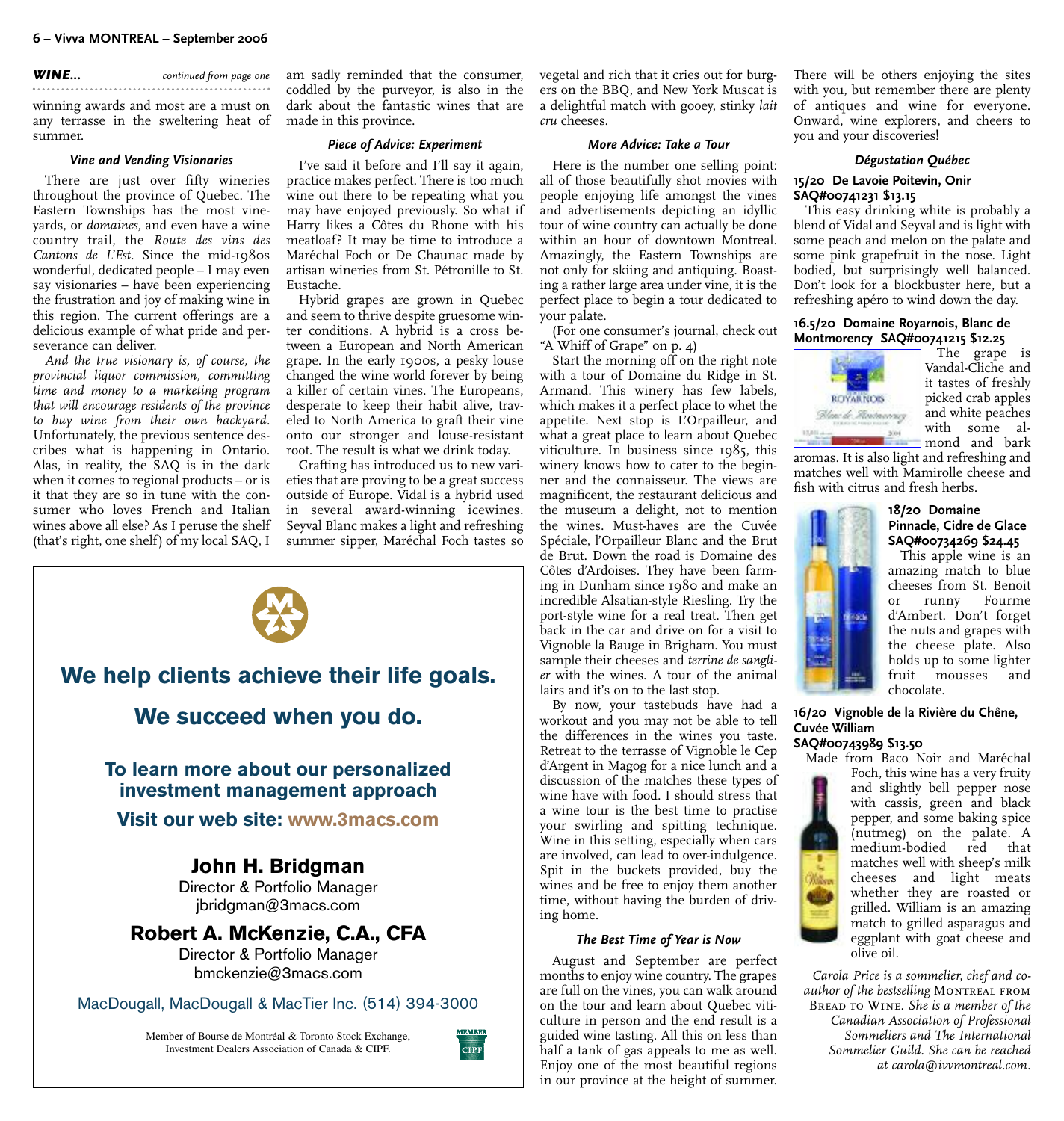## **Spotlight on Montreal Fiction: Sheila Kindellan-Sheehan**

Montreal native and three-time *Gazette* bestselling author Sheila Kindellan-Sheehan is launching her third novel, *An Easy Mark*, this September. *An Easy Mark* is the third book in the Caitlin Donovan series. The first two titles, *The Sands Motel* and *Cutting Corners*, were both Montreal *Gazette* bestsellers. Here is a sneak peek at the first chapter:

Caitlin Donovan knew she had caught a break. The sun was warm, dimpling on the colouring leaves. On the second of October, it was 21 degrees Celsius. Montrealers had begun the traditional countdown, knowing that such days would change to cold November winds and, worse, snow. She wheeled her mountain

bike out the front door, lifted it down the three steps of her home on Wood Avenue, climbed on, cycled up to Sherbrooke Street and turned right. At the corner, she said a silent prayer for her brother Chris. Weaving in between traffic and hopping onto sidewalks and back onto the road again, her blonde shaggy hair curled with the breeze.

… She might have been pulled under by the sad events of the

past four and a half years, but Sophia Argento, who worked for Caitlin's parents, was much more than a cook. She was a wise old woman who knew of both tragedies in Caitlin's life: the deaths of her husband and brother. One afternoon, she had taken her hand, smiled warmly and said simply, 'For their sake, live bravely and well. Every minute counts.' The words stuck. When she thought of all the life her brother had lost to a callous



drunk driver seventeen months ago, she made up her mind not to waste the life she was lucky enough to have.

… 'Good morning!' Caitlin said, smiling, as she walked quickly to the wooden podium of her Concordia class, picking up a felt pen as she laid her papers on the desk nearby. 'Three weeks from today, at four o'clock, in this classroom, you'll write that all-important first mid-term.'

A collective groan made it to her ears.

… At the end of the class, the students filed out of the room quietly, brows tight with concern. Because she was packing up, she did not notice Kevin Leary at the

door until she almost bumped into him. 'Kevin, you look awful! Did you sleep last night?'

'No, I had trouble. May I see you for a few minutes, Miss?'

Caitlin felt she knew Kevin Leary, better than most anyway. 'All right, Kevin,' she said, walking back into her classroom, 'but leave the door open, please.'

'You got it.'

She noticed that he'd left the door ajar, not open.

Leary sat in the third seat, where a passer-by would not notice him from the corridor.

'See, Professor Donovan, I need a solid A on this exam, but there is no way I can make that grade. I stayed up all night studying and trying to figure out a plan. My father already feels disgraced that I'm not at McGill. His plan is for me to go to Harvard Law School. He has a connection there or something. The hitch is that I have to produce straight A's to get a shot at it.'

'The only route I know is study, Kevin.' 'I've come up with something better I think. Just hear me out, please. You can really help me here. If you write out the essays for me and say, give them to me by the end of the week, I can memorize them and reproduce both the day of the mid-term. To me, that's the simple way of getting around this problem.'

'Why would you ever feel I'd do something like this for you?'

'Think of this as helping a friend. I'd like for you to think of it that way. But if you can't, I guess I'd have to go to the cops with these photos and my story…

*'This sweeping portrait of the St. Lawrence … is overdue. ... The text is crisp, well-organized and tells you everything you need to know about the St. Lawrence...'*

– J. D. Gravenor in the Montreal *Gazette* (June 30, 2006)



*Now in stores!*

A brand new look at Montreal's bar scene, with something for everyone: dance, gay/lesbian, singles, neighbourhood bars, dives.

*Great for finding places to go – or for casual, curiositydriven reading.*





### *A #2 Montreal Gazette bestseller*

An opinionated look at the Montreal dining scene, along with descriptions of hundreds of restaurants.

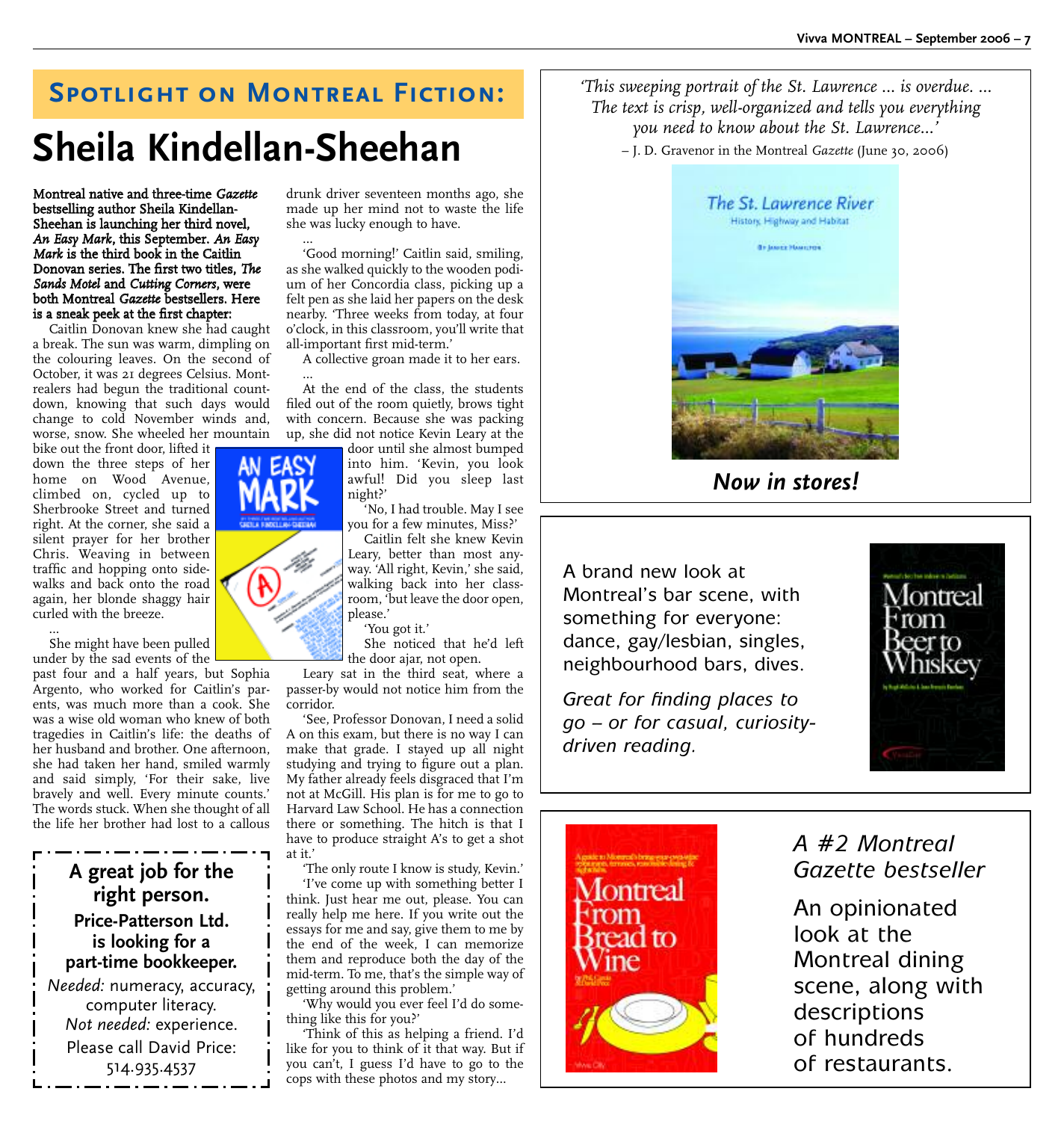#### *MATERNALLY... continued from page one*

days exploring, walking in the woods, feeding hay to the neighbouring farmer's cows, horseback riding at the Knowlton Pony Club, and embarking on the occasional excursion to the Granby Zoo or across the border to Vermont. Whether you have a home in the Townships or are simply planning a day-trip for your family, this area has an abundance of activities for all ages!

#### *Sweets and Stingers*

A fantastic and educational day trip is the *Ferme Lune de Miel*, a bee interpretation centre, where children and adults can learn all about bees: their lives, society and how honey is made. Visits are available and each tour is preceded by a short, informative lecture and video presentation, after which visitors are invited to observe the inner workings of an actual live beehive. Three times daily, a master bee-keeper answers questions as he opens up one of the bee farm's 400 operational beehives. Although one hive might house as many as 60,000 bees, you don't need to worry about getting stung: it's all witnessed from the safety of a screened-in observation deck. This particular part of the tour is only available daily, so if this is of particular interest to



you, it's a good idea to call ahead to ensure being there at the right time.

The visit wraps up with a visit to North America's largest replica of a beehive – complete with surprisingly realistic beepuppets – and, of course, a sampling of the delicious honey! There are many different varieties of honey to sample, each a different hue and made from a different type of flower: clover, buckwheat, blueberry flower, wildflower and strawberry flower. This is an ideal day-trip for budding naturalists and inquisitive children (and parents!) of all ages.

The complete visit takes about an hour and a half and is definitely worth the trip. From Montreal, take Exit 150 off Autoroute 10. Figure on about an hour and a half drive from Montreal, as it is located in the town of Stoke, just outside of Sherbrooke. This family-run business is open year-round from 10 am to 5 pm. French guided tours are offered every hour on the hour and English tours are at 11:30 am and 2:30 pm. Admission fees are \$8 for adults, \$6 for children 4 to 16 and admission is free for kids under 3. The recommended age for this activity is 4 and up. www.fermelunedemiel.com, 819. 346.2558.

#### *More Sweets*

Just thinking about the next activity makes my mouth water … and no, it is not the wine tasting tour. It's a visit to *Le musée du chocolat*. If you happen to be in



#### *Available Now!*

Yummy in my Tummy – creating a lifetime of good eating habits from your baby's first bite. A complete book and DVD on feeding your baby and introducing solid foods.

From the Montreal-based makers of the award-winning newborn care DVD Bringing Baby Home.

**Chapters • Indigo • Coles**

Bromont and are a chocolate lover (who isn't?), this is a fun way to spend half an hour or so and have lunch, since the museum also hosts a restaurant. Chocolate lovers of all ages will enjoy an explanation of how chocolate is made and participate in a free *dégustation* of chocolate. There is a short guided tour and there is no fee, but a voluntary contribution is appreciated. Tours are offered every hour on the hour from 11 am to 4 pm daily in English, French, Spanish and Italian. Opening hours are from 9 am to 6 pm daily, year-round. From Montreal, take Exit 78 off Autoroute 10. *Le musée du chocolat*, 679 Shefford Street (across the church in the "old town" of Bromont), 450.534.3893, www.bromont.com/chocolat.

#### *Animals and Water*

Open since 1953, the Granby Zoo has undergone extensive renovations and now hosts more than 1,000 animals. My daughter and I always especially enjoy the monkeys and the gorillas and there is a little petting zoo where children can buy food for the farm animals (25 cents for a handful of grub) and feed and pet them. Another main attraction is seeing the hippos underwater through a huge glass aquarium. The Amazoo water park, also on the premises, includes a giant wave pool, water slides and a wading pool for little ones. Rides are also available and mostly geared towards young children: a carrousel, bumper cars and a Ferris wheel. There are six diaper changing facilities on-site: one at the entrance (connected to the public bathrooms) and the rest are scattered throughout the zoo. Pick up a map on your way in. Everything is well-indicated. For breast feeding, the diaper change area is your best bet. Opening hours are from 10 am to 7 pm every day until August 27. From August 28 to September 4, the zoo is open from 10 am to 5 pm daily, but the water park closes for the season on August 27. From September 9 to October 9, the zoo is open on weekends only from 10 am to 5 pm. Admission fees are \$24.99, \$15.99 for children 3 to 12, and free admission for the "under 3 gang". Admission includes access to the Amazoo water park, the jungle gym, rides and parking. Take Exit 68 off Autoroute 10. www.zoodegranby. com, 877.472.6299.

#### *Back in Montreal…*

For the city slickers who plan on staying in town, there are always fun things going on in Montreal for kids. The Mc-Cord Museum of Canadian History is offering workshops for parents and their babies ages 6 to 18 months. The activity for August and September is "jello painting". Babies will paint aboriginal masks

using Jello ... talk about using a non-toxic, delicious substance, not to mention a great way to stimulate your baby's senses! Once their *pièce de résistance* is finished, babies can take their work home with them. The workshops will be given every half-hour between 1 pm and 3 pm. A salle *d'allaitement* (breastfeeding station) as well as a diaper changing area will be set up to accommodate workshop participants. Independent activities are also available in the permanent exhibition: boxes containing different objects to stimulate the senses, such as furry or textured objects to touch, and plants and herbs to smell. These activities will be available from 10 am to 6 pm the same days as the workshops. Reservations are not necessary; just show up and enjoy! Specify that you are there for the baby workshops, as this particular activity is free. The workshops will be held on August 30, September 27 and every last Wednesday of the month from I pm to 3 pm. The McCord Museum also organizes children's birthday parties. McCord Museum of Canadian History, www.mccord-museum.qc.ca, 690 Sherbrooke Street West, 514.398.7100.

#### *For Next Year*

As I write, I am looking forward to the eighth annual *Fête des Enfants* (children's festival) to be held on August 19 and 20 at Maisonneuve Park – and my first year attending. There will be shows, multicultural singing and dancing performances, a train ride through Maisonneuve Park in collaboration with Via Rail and a chance to meet Caillou (my daughter, Amel, is a huge fan and can't wait!). The Réptico team will be on site with all sorts of scalyskinned creatures to give children a chance to "socialize" with lizards, alligators, turtles and more. Amel and I are looking forward to our first time at the *fête* and I will report back for next year!

#### *News Update*

Newsflash to all ice cream lovers: a new Ben & Jerry's has opened at 1200 McGill College Avenue, 514.392.1226.

The *Enfants du quartier café familial* is still closed due to a flood in the restaurant upstairs. The owners are planning to reopen mid-September.

#### *With research from Stuart Woods.*

*Annika Melanson is the author of* The Montreal Pocket Parent *and* Le bottin des Bambins. *She was born and brought up in Montreal. In a past life, she spent most of her time travelling and working as a flight attendant. She now enjoys exploring parent- and child-friendly Montreal with her three-and-a-half year old daughter, Amel.*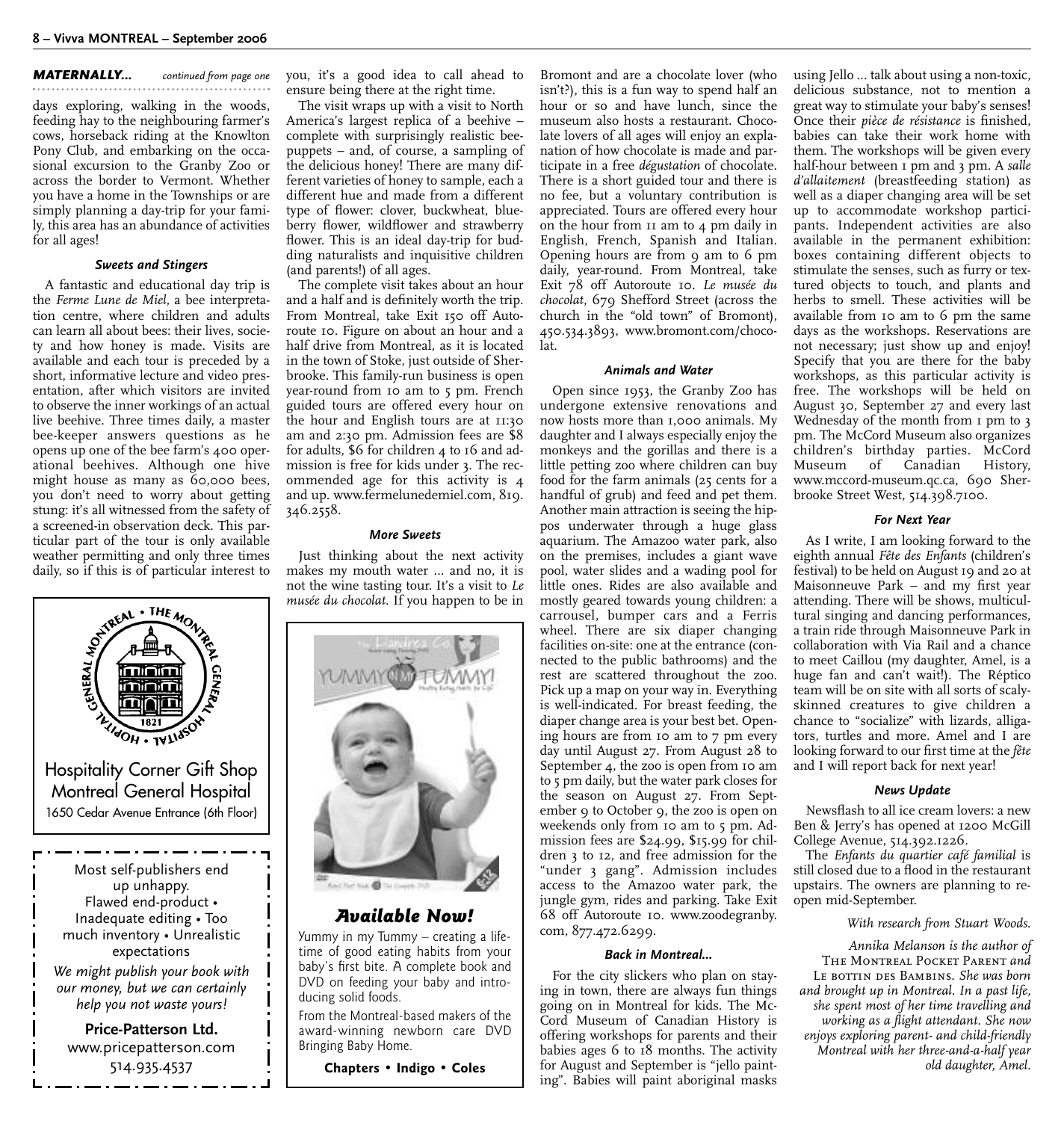### **Restaurant Review**

## **Simple Food through Chef Scot Woods' Tastebuds**

#### By James Fischer

Chef Scot Woods can reduce the requisites of a good meal to a few basic elements: "Does it have enough salt and pepper, is it hot enough and does it generally taste good?" he asks equally of a hamburger and a *terrine de foie gras*.

Scot's frankness might come as a surprise if you consider his credentials. Head chef at Toronto hotspot Habitat Dining Lounge, he cut his chops with name-brand chefs in New York, San Francisco and Toronto. He's now considered a leading young talent by influential *Globe and Mail* critic Joanne Kates, who in a column last December raved, "This guy can cook the pants off most Toronto chefs."

#### *21st Century Dining*

"The suit-and-tie restaurant is slowly dying off," Scot says. "That's part of a cultural change as well. You might want to go someplace on a whim, without having to dress up. There doesn't have to be a whole bunch of pomp and circumstance just to have a good meal."

From all-day bacon and eggs at L'Express to foie-gras poutine at Au Pied de Cochon, Montreal's top eateries are serving the once scorned dishes of the *casse croûte*. And according to Scot, it's something that comes naturally to Montrealers.

#### *Doing it Wrong in Toronto …*

"There's a lot of people trying to do that now in Toronto, but they don't do it right. They think homey food is cheap and you just throw it on a plate, but that's not what it is. You still have to have the same passion, care and technique to do very simple things right, because there's nothing to hide."

#### *… and Right in Montreal*

This summer I followed Scot's lead to some of his favourite restaurants on the island. My mission was two-fold: to experience Montreal through the tastebuds of a pro, and to uncover simple, authentic, straightforward – and above all, well-seasoned – food.

#### **Au Pied de Cochon**

526 Duluth Street East

514.281.1116

www.restaurantaupieddecochon.com Open for dinner Tuesday-Sunday at 5 pm

At Au Pied de Cochon every dish is epic, from great hunks of smoldering pork (the Au Pied de Cochon 'cut' is a little over a pound), to the slow-cooked, literally named, duck-in-a-can (\$36). Foie gras is dispensed like a condiment, and appears in unexpected guises – from the foie-gras hamburger (\$21), a lopsided affair in a floppy brown bun, to foie-grasstuffed grilled cheese (\$23). There is not a



*Patati Patata: Fast Food deluxe*



*At Au Pied de Cochon, to eat well means to eat amply.*

single green item on the menu, unless you count the bottle of Chartreuse behind the bar.

Dieting diners beware. If a menu in Montreal is controversial, this is it.

It all stems from the steadfast vision of head chef and owner Marc Picard, *bête noir* of the Montreal dining establishment. Picard is the trailblazing, headlinegrabbing chef who at the turn of the millenium coupled foie gras with poutine and attached it to a \$20 price-tag. The resulting concoction is an unabashedly earnest rendition of the familiar dish.

Picard's poutine sauce is a textured and well-balanced blend of pork stock, egg yolks, foie gras and a touch of cream. His cheese curds, imported from a local farm, are nested in a pile of top-notch golden frites. Although it can be ordered as a side dish (\$7.50), Au Pied's poutine is best as a main, when it comes garnished with pieces of foie gras.

Part of the pleasure of eating here is in the transgressive act of dropping \$100+ on a roster of guilty pleasures. The strength of Au Pied de Cochon, though, is its frank embrace of deep-seated, uncultured gastronomic impulses. The joy of eating, like other carnal pleasures, is not always in good taste.

#### **Patati Patata**

4177 St. Laurent (at Rachel) 514.844.0126 Open for breakfast, lunch and dinner. Monday to Friday 9 am to 11 pm; Saturday & Sunday 11 am to 11 pm

If Au Pied de Cochon is a boisterous attention-seeker, then Patati Patata is its demure but no less attractive cousin. Whereas Au Pied de Cochon wants to convert wayward diners to its cause, Patati Patata makes modest claims on our hearts, minds, bellies.

The two restaurants are in many ways a world apart. Everything at Patati Patata, from three-bite burgers to its sparechange pricing policy, is on a diminished scale: with hamburgers for under \$2 and a \$4 poutine, it is possible to eat a full meal at Patati Patata, with dessert and a small glass of beer, for around \$10.

Most of the menu has been cribbed from La Belle Province, with a few vegetarian-friendly exceptions. The restaurant specializes in miniscule burgers and sandwiches, wafer-thin beef, feta, tofu or fish patties on Portuguese buns, served à la carte or beside a mound of golden fries and an always fresh, always colourful salad.

More than half the floorspace of this tiny restaurant is given over to an open kitchen where a dexterous staff of two takes orders, prepares meals and works the register. With a seating capacity of only ten, surprisingly few diners are turned away for lack of space.

What Patati Patata shares with Au Pied de Cochon is a conviction that good food is a relatively straightforward affair. The revelation here is that refinement can be conjured in humble circumstances, the product of care, attention to detail and hard work.

*James Fischer is a Montreal writer.*

#### *Chef Scot Woods on his favourite Montreal restaurants:*

#### **Toqué!**

When of the best dining experiences<br>I've had in a long time, although it I've had in a long time, although it was a large price tag. Their service program and the way the restaurant is set up is pretty much flawless."

#### **Schwartz's**

" I love the simplicity of that style of restaurant. I'm always searching out the best corned beef sandwich, and Schwartz's definitely ranks up there. It's far better than anything we have in Toronto."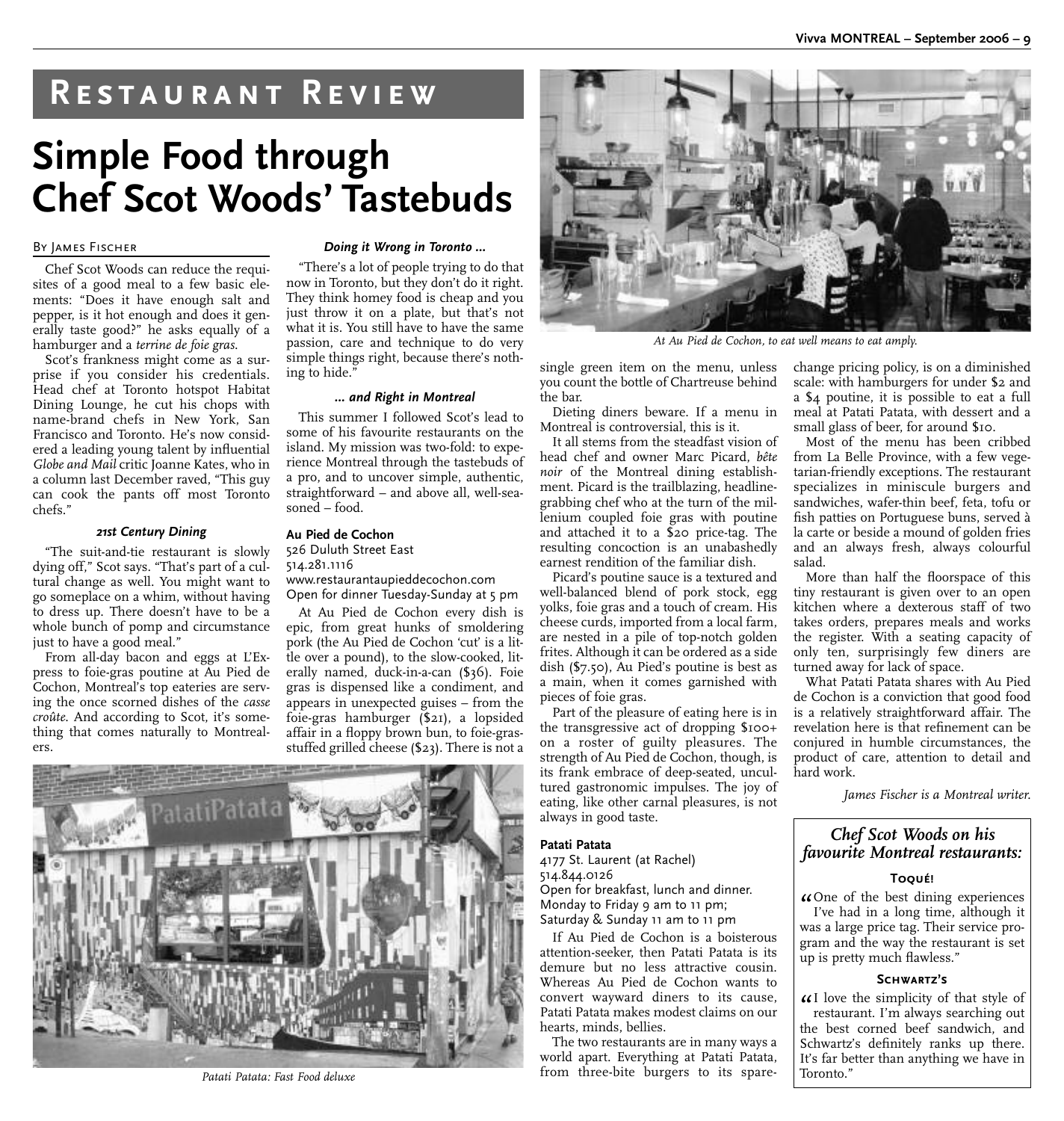### **Movie Review**

# **The Top of the Charts**

#### *An Inconvenient Truth*

#### by Catherine McKenzie

If you haven't heard, *An Inconvenient Truth* is a documentary of sorts starring the former vice-president of the United States (and almost president in 2000) Al Gore. It is essentially a monologue that tracks a talk that Al Gore has apparently given hundreds of times to thousands of people around the world.

#### *The Future is Yesterday*

The monologue is about global warming. Al Gore's message is simple: global warming isn't happening, it's already happened. To convince us of this, Gore takes us through a compelling Power Point presentation (never thought I would write those words!) full of charts and graphs and data demonstrating temperature fluctuations through time and how they correlate with levels of carbon dioxide (five points for guessing they follow a perfect trajectory). And while we have had hot periods, and cold periods, in the past, we have never had carbon dioxide levels as high as there are now. We are in unknown territory; we can only guess how hot it is going to get.

#### *Consequences and Solutions*

And if it gets hot, and the ice caps melt, it could set off a chain reaction that could flood a lot of the populated world or – paradoxically – send us spinning into an ice age. Or we could do something, we could all do something small, to reduce our carbon dioxide emissions and stop whatever is going to happen.

Gore's message is mostly directed at an American audience. We can feel smug here in Canada being a small contributor

### **Do you want to sell a great product? And participate in the upside?**

*Vivva Montreal* is looking for an advertising salesperson. Please call David Price 514.935.4537

to the global problem. That being said, we can all follow the suggestions that pop up at the end of the movie. We can all do a little to maybe change the course of history.

#### *Gore-as-Politician Remains the Story*

I never really understood the Al-Goreis-boring and George-Bush-is-charismatic comments that dogged Gore during the 2000 campaign. He might have lacked the pure charisma of Clinton, but I always found him well spoken, intelligent and fairly sincere for a politician. This is the way he comes across in this movie, and he kept my attention through the film.

Now apparently, Al Gore is not running for president again. This is what he says as he tours the talk show circuit promoting this movie. We'll see. But the only weakness in this film is that it occasionally feels like one of those videos they produce about the Democratic or Republican candidate-elect to play at the national convention. Especially egregious in this regard is a shot of Gore in profile at the podium, which was clearly stolen from the opening credits of the *West Wing*.

#### *Hindsight*

On the other hand, this movie also made me think about something that may or may not have been intended by the filmmaker. It made me think what the world would be like now if Al Gore had been named the president in 2000 (I use these words intentionally; I think history demonstrates that he did win the election). In particular, how different the Middle East might be. As bombs continue to drop and create rubble, and soldiers and civilians continue to die, and Iraq falls into civil war, I thought of the power of that office and truly understood it for perhaps the first time. One person can make a difference, particularly if that person sits in an oval office in a certain white house.

I don't know if what Al Gore thinks is happening really is or what the consequences will be for all of us if we don't do anything. I just know that he convinced me that something is happening, and I enjoyed being convinced. Go and see, and decide for yourself.

> *Catherine McKenzie is a lawyer in Montreal.*



### *The indispensable guide for parents in Montreal.*

*Soon available in French!*

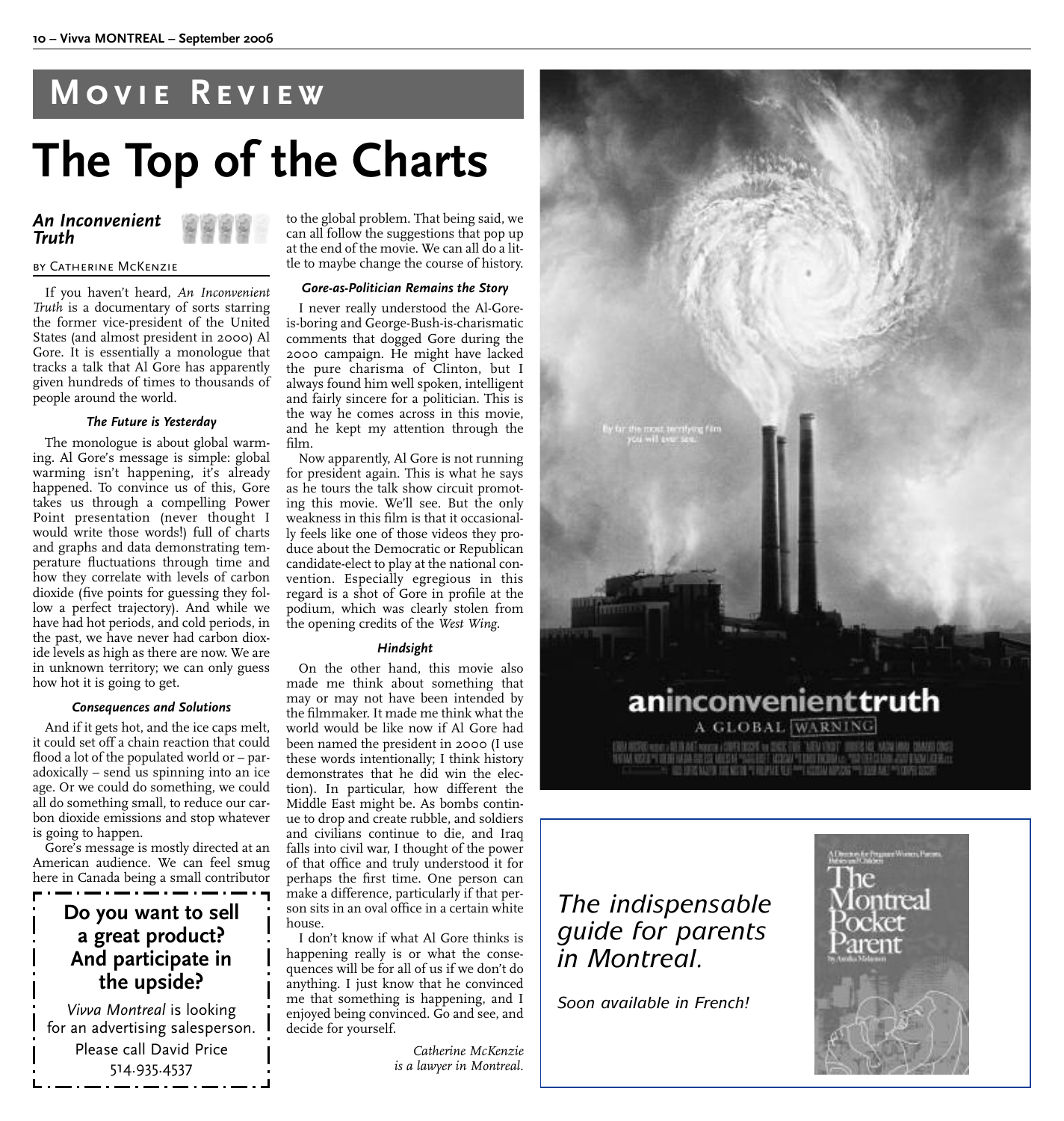### **Practical Points**

## **Wireless Round-up**

*Cafés in Westmount and NDG: Price, Quality and Peripherals*

#### By Nexus

**Second Cup** 5550 Monkland Avenue Free internet access: No Price of a small coffee: \$1.55 Food served? Yes

The service at this café is impeccable, and the atmosphere isn't your typical Second Cup café: this one has opted for a unique Texan-Latino décor. There is plenty of seating available, with comfortable chairs for prolonged work and cushioned banquettes. It's also a good place to get work done: clients are not rushed to drink their coffee and leave. On the contrary, patrons are often seen relaxing, playing chess, and generally enjoying the experience. The only drawback is the internet access, provided by Hotspot, which customers have to pay to use. You can either connect to your service provider (Bell, Fido, Rogers, Telus, etc.) and include the fee on your monthly bill or pay by credit card  $(\frac{$6}{1}\text{-}hour$  session or  $\frac{$13}{24}\text{-}hour$ session).

#### **Starbucks**

5526 Monkland Avenue Free internet access? Yes Price of a small coffee: \$1.70 Food served? Yes

The atmosphere of this Starbucks is more typical of a chain: there is plenty of seating available, but it's a little bland: mostly wooden chairs that are uncomfortable for long stays. However, the café has a pleasant atmosphere in which to work. The music is mellow and you'll find many other patrons reading or working on their laptops. Access to the internet through their provider, Videotron, is very simple: you open your web browser and are asked for a username and password (both of which are provided to you on the same page).

**Java U** 5511 Monkland Avenue Free internet access? Yes Price of a small coffee: \$1.79 Food served? Yes

Java U's atmosphere is more that of a restaurant than of a coffee house: the front of the restaurant and the outdoor terrace are often packed with lunching couples and groups enjoying the diverse food items on the menu and sampling wine and other alcohol. The back of the restaurant has a quieter area replete with leather banquettes, a comfortable area for people working on laptops or reading quietly. This area, however, is right beside the kitchen and the audible clanking of dishes can make it difficult to work. Wireless internet access is simple: your laptop will automatically detect the connection.

#### **Shaika Café**

5526 Sherbrooke Street West Free Internet access? Yes Price of a small coffee: \$1.50 Food served? Yes

The clients at Shaika are a nice balance between those having relaxed conversations and others working on their laptops. This café doubles as an art gallery, and the beautiful original paintings add a distinct touch to the décor, as do the leather chairs and banquettes. Customers can enjoy a tranquil coffee or meal without feeling under pressure to clear their spots, and many of the patrons remain for long periods of time to use the internet and enjoy the view of the park across the street. Access to the internet is easy: any wireless laptop will connect to it automatically.

*With over 10 years of technical experience working for medium-sized and multinational corporations, Nexus helps individuals working from home and small offices. Email your technical questions to him at nexus@nufrontier.ca or visit www.nufrontier.ca.*



#### **Le répertoire montréalais pour femmes enceintes, parents, bébés et enfants.**

**Pour tout savoir sur les ressources professionnelles, services, loisirs, produits indispensables et douceurs superflues!**

**Le GUIDE par excellence pour les familles et futurs parents. De la naissance à 12 ans.**

*En librairie dès le 28 septembre.*

Approach it in the right frame of mind and it's one of the very best ways to appreciate the wonderful fall colours of the Tremblant region.

Kayaks or canoes are widely available to rent. If you really enjoy yourself, you could invest in your own kayak and a paddle: then all you'll need is a stretch of river.

Tight for space? Inflatable kayaks are now available, which pack into the trunk of even the most compact car.

See reviews at www.kayakonline.com

#### *Sportyaking*

Sadly, sportyaking doesn't involve yaks. It's a more extreme version of kayaking for people who actually *enjoy* getting wet. Only experienced kayakers need apply: paddling for half an hour, before breaking for an all-day picnic, probably won't have prepared you for the shock.

Life vests, recommended for standard kayaks, are mandatory for sportyaking. You'll also be required to wear a hard, fullhead helmet. Five seconds into the first section of rapids will make you forget how daft you look.

Sportyaking is a thrill. The boats are self-bailing, so – in theory – they won't fill with water. Be prepared to get up close and personal with rocks, gravel banks, submerged tree roots and other sportyakers. Serious injuries are rare, but you will probably sustain bruises to both body and ego.

I've been more scared before. Sportyaking is not an all-out thrill ride, like a bungee or rollercoaster experience. It's more like interval training in terror. Minutes can pass without incident, then in seconds you can be tossed about like a voter in a separatist referendum.

There probably is some kind of skill involved. Experienced sportyakers would manage better than I did. For sure, though, anybody with guts and a sense of adventure will have an absolute blast. A Laurentians suggestion:

> **Mont Tremblant Resort** 888.738.1777 www.tremblant.ca

#### *Sailing*

Like so many watery pastimes, sailing can be different things to different people. You might be a relaxed observer, sipping cocktails on deck while a crew rushes about doing the tricky stuff, or up to your elbows in spray, rope burns and navigation charts.

Montreal being surrounded by water, you're spoiled for choice of locations to sail in. First-timers with a serious interest can take an accredited course. Your course fees include the cost of an exami-

*WET... continued from page 12* nation (back to school everybody!), after which you will be a certified sailor.

> If all that sounds too much like hard work (and expensive), skippered cruises are available. If your ambitions don't extend beyond the next case of beer, that's fine, but landlubbers who want to get their hands dirty, without investing in a course, can fulfil their ambitions, too.

> Me? I suffer from seasickness, am prone to sun and windburn, couldn't navigate my way out of a cul-de-sac and get nervous around very deep water. And yes, I loved every minute of it.

> Of all watersports, sailing is most prone to being cancelled due to weather, so be prepared for last-minute disappointments. A local suggestion:

#### **Ynot Sailing** 514.622.3397 www.ynotsailing.com

*Ashley Cotter-Cairns is a freelance writer from England currently residing in Hudson. He has written for a number of publications, including* In Camera magazine, UK Maxim, TheNet, International Traveller, Business Life *and* En Route*. In collaboration with his wife, Carolina Pla, he has also written and sold a screenplay*, THE WITCH AND The Famous*. He can be reached at ashley@church-of-texas-holdem.com*



KNOWLTON CONDO – Great location near theatre and shops. 3 bedrooms, 2 baths, fireplace, garage, \$215,000.







A PERFECT COUNTRY PLACE – Quiet cul-de-sac, 3 acres, great view. Welldecorated Viceroy home, \$339,000.

**LOIS HARDACKER** 450-242-2000 lois@royallepage.ca **ROYAL LEPAGE ACTION** Chartered Real Estate Broker